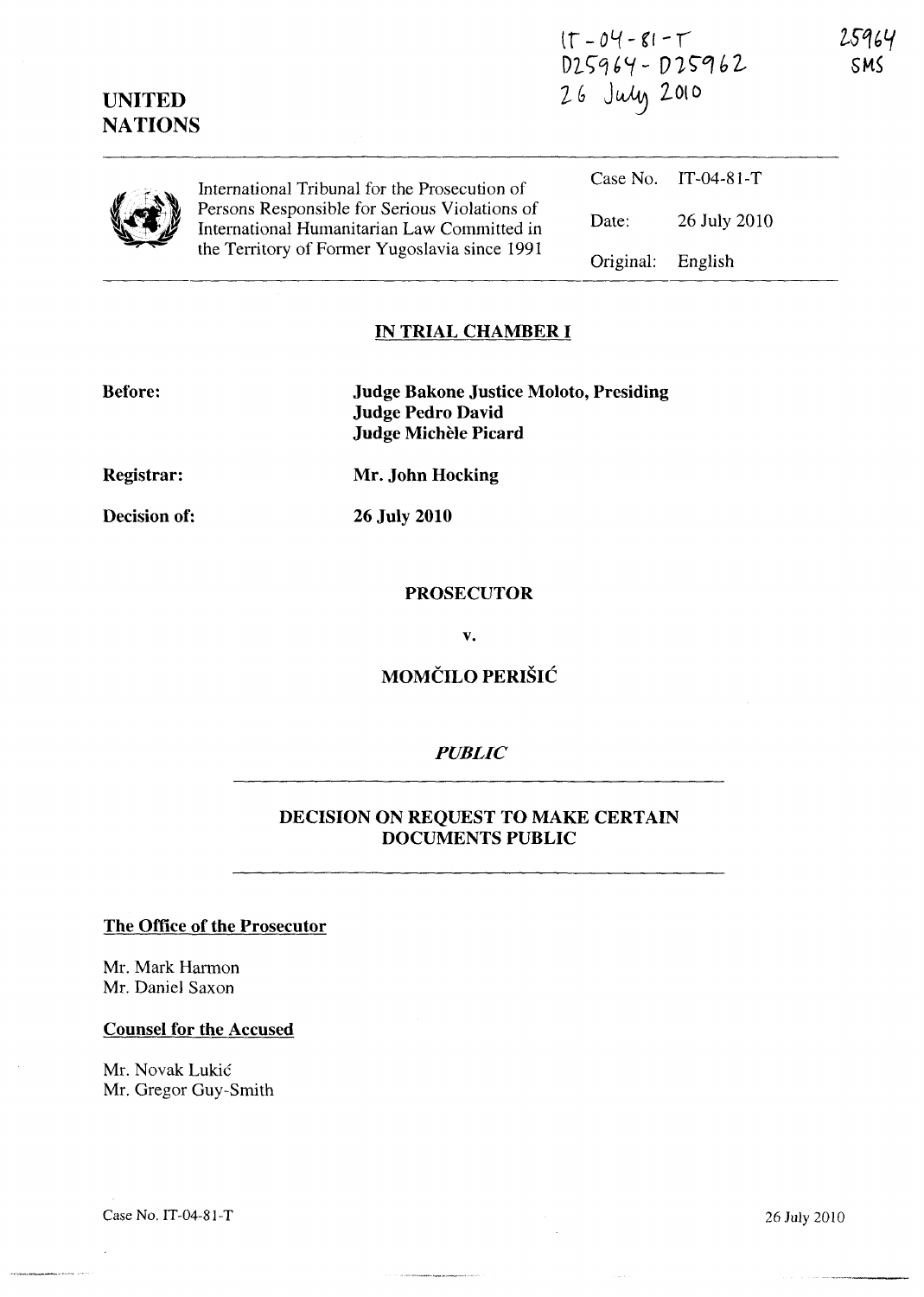**TRIAL CHAMBER I** ("Trial Chamber") of the International Tribunal for the Prosecution of Persons Responsible for Serious Violations of International Humanitarian Law Committed in the Territory of the former Yugoslavia since 1991 ("Tribunal");

**BEING SEISED** of the Prosecution's "Request to Make Certain Documents Public", filed confidentially on 4 June 2010 ("Request"), whereby the Prosecution requests the Trial Chamber to make public the following documents:<sup>1</sup>

- 1. Case No. IT-04-81-T, Request for Change in Status of Certain Exhibits Admitted Under Seal, with Annex A, filed confidentially on  $14$  May  $2009$ ;<sup>2</sup>
- 2. Case No. IT-04-81-T, Supplement to Request for Change in Status of Certain Exhibits Admitted Under Seal, with Revised Annex A, filed confidentially on 21 May  $2009$ ; and
- 3. Case No. IT-04-81-T, Decision on Prosecution's Request for Change in Status of Certain Exhibits Admitted Under Seal, issued confidentially on 29 May 2009.<sup>4</sup>

**NOTING** the Prosecution's submission that no confidential material is disclosed therein and that the Defence did not file a response;

**RECALLING** the general importance of maintaining the public character of proceedings in accordance with Articles  $20(4)$  and  $21(2)$  of the Statute of the Tribunal ("Statute");

**CONSIDERING** that the above documents do not contain confidential information and that therefore there are currently no reasons for them to remain confidential;

**PURSUANT TO** Articles 20(4) and 21(2) of the Statute and Rule 54 of the Rules of Procedure and Evidence, **HEREBY** 

**GRANTS** the Request; and

<sup>&</sup>lt;sup>1</sup> Request, para. 1, citing Case No. IT-04-81-AR108bis, Decision on the Republic of Serbia's Request for review of the Trial Chamber's Decision of 15 February 2010, 15 April 2010, fn. 1.

 $2$  Signed on 13 May 2009. Request, para. 1.

<sup>&</sup>lt;sup>3</sup> Signed on 20 May 2009. Request, para. 1.

<sup>4</sup> Request, para. 1.